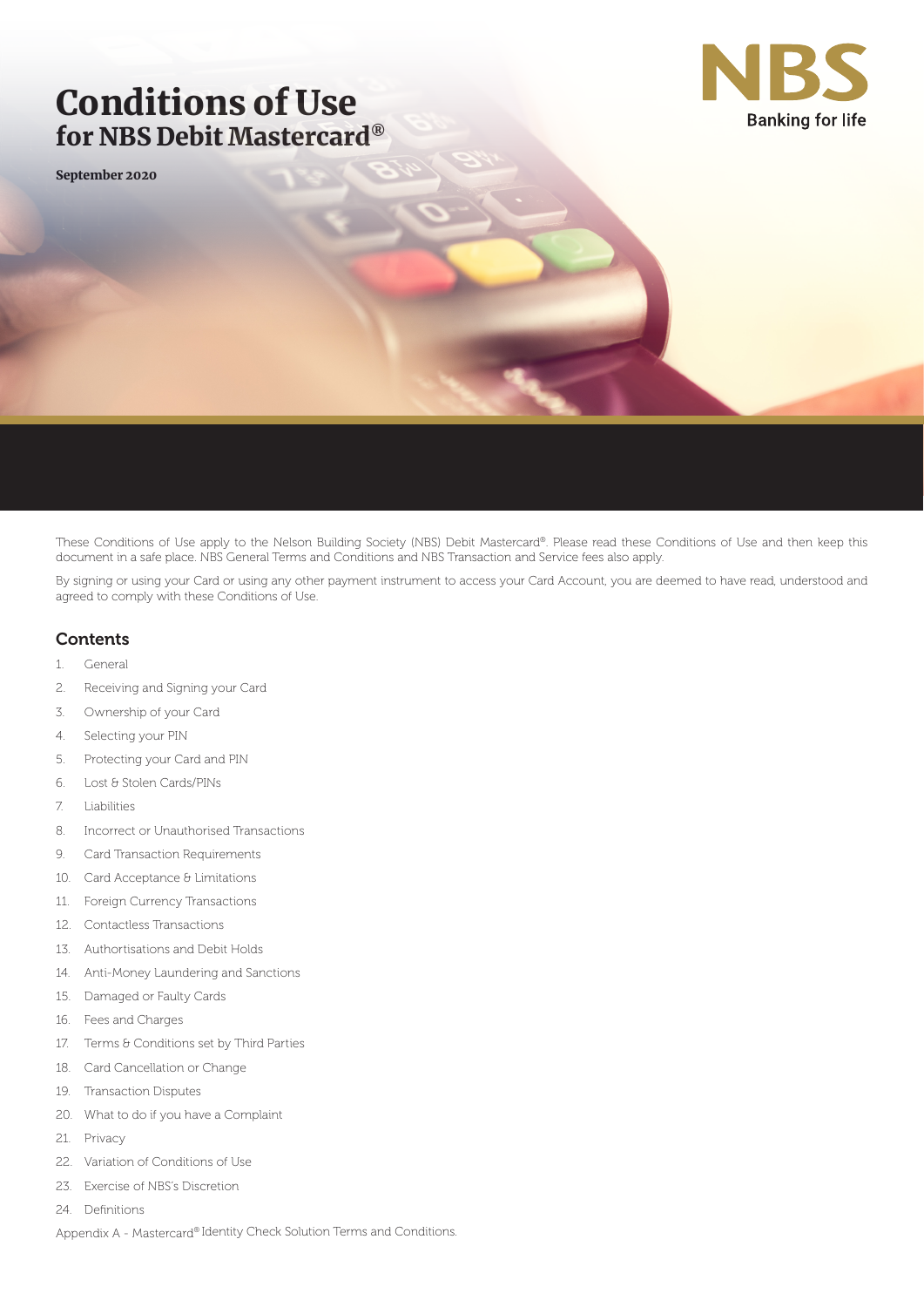### 1. General

Under our Conditions of Use you:

- must keep your card and any Personal Identification Number (PIN) secure;
- agree that your Card is the property of NBS; and
- must sign your Card as soon as you receive it.

If you have any enquiries about your Card, you can call us between 9.00am and 4.30pm, Monday to Friday on 0800 101 700. If you need to write to us, our address is: NBS, PO Box 62, Nelson 7040.

NBS can also accept electronic communications. Find out more information by following the Contact Us link on our website, www.nbs.co.nz.

You are responsible for promptly informing NBS of any change of your personal details (including your name, address, telephone, mobile and email address). Failure to notify us of your personal details, may impact your rights under these Conditions of Use.

### 2. Receiving and Signing your Card

When you receive your Card you must immediately sign it. You must not use your Card until you have signed it. You must not send your Card or have any other person send your Card to you overseas. Please contact us to find out about sending a Card overseas or receiving a Card while you are overseas.

### 3. Ownership of your Card

Your Card and Card numbers are the property of NBS. You must not copy or reproduce them. If NBS tells you to return or destroy your Card then you must do so.

### 4. Selecting your PIN

When you are issued with your Card you will need to visit a NBS branch with the Card and suitable ID (e.g. passport or New Zealand driver licence) in order to select a PIN. Your PIN enables you to use your Card in Electronic Funds Devices such as ATMs and EFT terminals.

When you select your PIN, you should choose a number that you will be able to remember easily as you must memorise it. You must not choose unsuitable numbers such as birth dates, months or years, parts of your telephone number, parts of your Card number or sequential or easily identified numbers (e.g. 2345 or 2222). You must also not use numbers from personal data such as your driver's licence, or password or other numbers easily connected with you.

We recommend using different PIN numbers for different Cards. If you wish to change your PIN, you will need to visit an NBS Branch with your Card and suitable ID.

From time to time we may replace/reissue you with a Card pre-loaded with your existing PIN, which means you do not need to visit a NBS branch to select a PIN unless you want to change it.

### 5. Protecting your PIN and Card

Your PIN identifies you and allows you to access your Card Account. NBS will not take any further steps to verify the person using your Card and your PIN, so anyone else using your Card and your PIN will be allowed access to your Card Account, whether or not you have given them your permission.

To protect yourself against Card fraud you must safeguard your Card and your PIN must not be:

- written down, especially not on the Card,
- kept in any form with the Card,
- disclosed to any other person, including the Police, family members or NBS staff, or
- negligently or recklessly disclosed. You must ensure no one can see you enter your PIN at ATMs and EFT terminals.

You must exercise every possible care to ensure the safety of your Card. You must not allow others to use your Card, Card number or PIN. Always get your Card back after using it. You must make sure that your Card is kept secure. Do not leave your Card in an unattended wallet, purse or vehicle or anywhere a thief could remove the Card without being noticed (particularly in night clubs, hotels or restaurants). If your Card is lost or stolen it can be used for unauthorised transactions, which may result in a loss to you.

### 6. Lost or Stolen Cards/PINS

You must notify NBS immediately if:

- your Card is lost or stolen;
- your PIN becomes known to someone else; or
- a record of your PIN is lost or stolen.

You will be required to provide information on how the loss occurred.

If the loss of the Card occurs outside of business hours, immediately notify us on 0800 101 627. We may pass on all relevant information to other banks, the police, Mastercard or those involved in processing your Card payments.

If you are outside of New Zealand, please: notify us by calling +6435489928 collect. There may be a charge to your Card Account if a replacement Card is required.

### 7. Liabilities

### *Liability for losses which result from lost/stolen cards/PINS*

Once you have told us that your Card has been lost or stolen, or your PIN disclosed to or known by someone else, or there has been an unauthorised use of your Card (either in New Zealand or overseas), you will not be held liable for any unauthorised use of your Card after that time, unless you have acted fraudulently or negligently.

You will be deemed to have acted fraudulently or negligently if:

- failed to reasonably safeguard your Card,
- kept a written record or your PIN on or with your Card,
- you have kept your PIN in a form that can be readily identified as a PIN,
- selected an unsuitable PIN,
- disclosed your PIN to anyone, whether family or those in apparent authority including bank staff, or let them use your Card,
- unreasonably delayed notifying us that your Card has been lost or stolen, or that your PIN has been disclosed,
- failed to take all reasonable steps to prevent disclosure to any other person when keying in your PIN, or
- breached these Conditions of Use. If any of the above apply, your maximum liability will be the lesser of:
- the actual loss at the time of notification, or
- the maximum amount that you would have been entitled to withdraw from your account between the time your Card is lost/stolen and the time you notify us.

If your Card gives you access to an account with a credit facility, failure to look after your Card and PIN could result in a substantial loss for which you could be held responsible. There may also be a charge to your account if a replacement Card is required.

### *NBS's liability*

NBS will be responsible for any direct and/or reasonably foreseeable loss or damage caused by the failure of either your Card or any Electronic Funds Device (excluding any Card or EFT terminal which is obviously faulty or in the case of an EFT terminal which has been advised by message notice or display as being faulty) to function properly. We will also be liable for any direct or indirect loss or damage which results from the fraudulent or negligent acts or omissions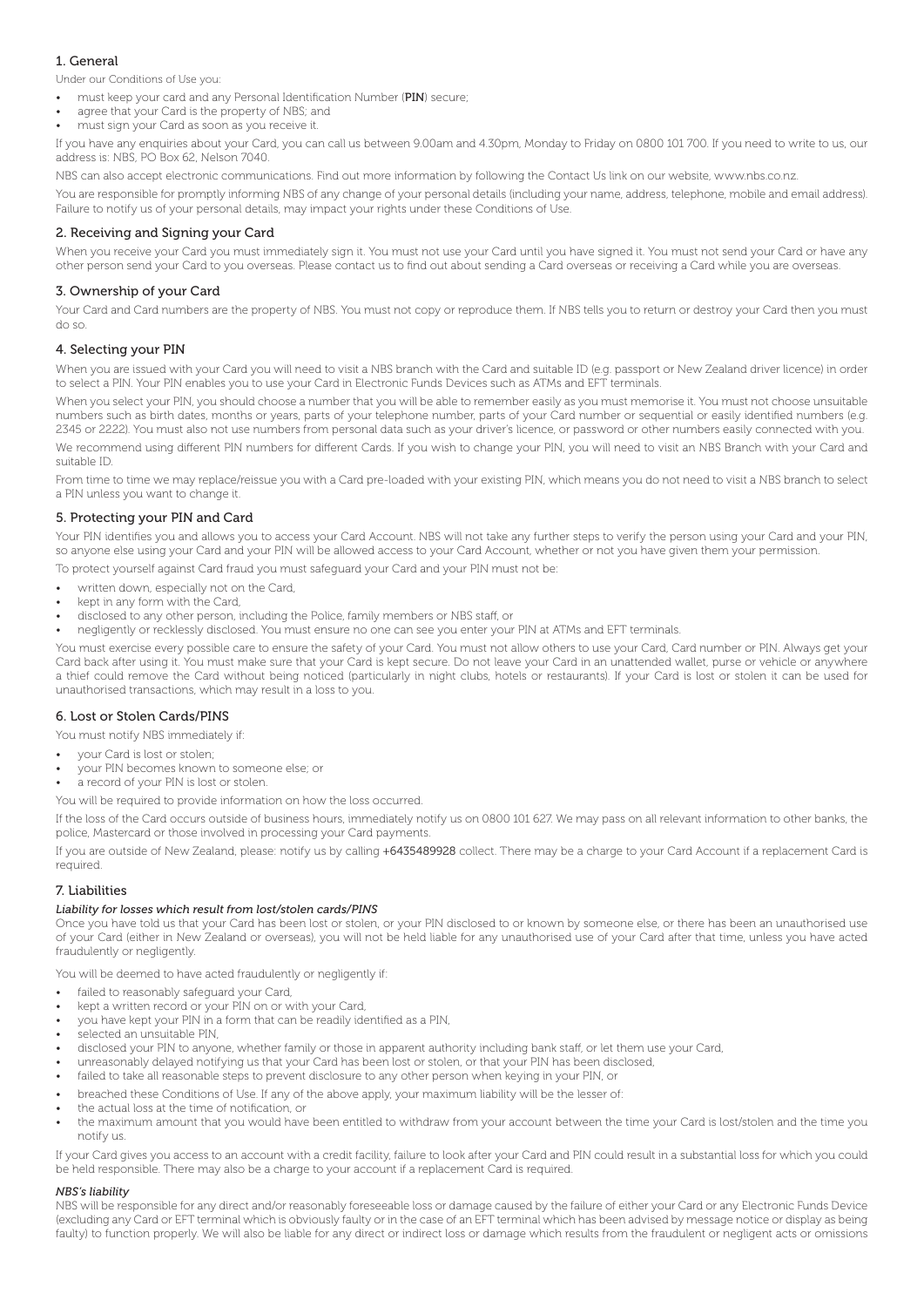of our employees. NBS will have no liability for consequential loss which you may suffer in any circumstances.

### *Liability for transactions charged to your account*

You are responsible for all transactions made with the use of your Card or Card number.

You will be required to pay us the amounts on all:

- cash advance and sales vouchers signed or authorised by you or another Cardholder on your account;
- mail, telephone, internet order or email transactions and recurring payments authorised by you or another Cardholder on your account;
- EFT transactions carried out on your account using your Card or the Card of another Cardholder on your account; and
- other transactions authorised by you or another Cardholder on your account and approved by us.

There are risks involved if you or another Cardholder on your account initiate a transaction by mail order, telephone order, internet or by email. You are giving authority to the Mastercard merchant to process an EFT transaction or issue a sales voucher for the purchase amount which will be debited to your account. Before undertaking any transaction and particularly before you agree to make a purchase from a Mastercard merchant, you should consider the security and standing of the merchant company or entity you are doing business with. If you or another Cardholder on your account initiate recurring payment transactions, i.e. if you agree with a Mastercard merchant that an amount will be debited against your account on a regular basis, then you are liable for meeting those transaction amounts even if you close your account, unless you have cancelled such payments with the merchant.

In certain circumstances your agreement with the merchant may authorise the debiting of you account with additional purchase amounts without the need for your signature. Provided these amounts have been incurred under the terms of that agreement they may be charged to your account.

### 8. Incorrect or Unauthorised Transactions

If you think a transaction shown on your statement is incorrect, you can dispute it, by following the procedures described in section 19 entitled "Transaction Disputes". In some situations, if you do not receive the goods or services you have ordered with your Card or by use of your Card number, or you have not authorised a transaction, you may be able to get a credit for the transaction from the merchant.

### 9. Card Transaction Requirements

Use of your Card constitutes an irrevocable order to NBS. You may not stop payment of a transaction once requested. There are limited circumstances under which we can reverse a transaction which will be subject to the rules of Mastercard. For example, we cannot reverse a transaction where there is a dispute with a merchant about the quality of goods and services. We will not be responsible for the goods and services supplied by any merchant, and any complaints you have with the merchant must be resolved by you directly with the merchant concerned.

Electronic funds transfers will be debited to your account on the day the transaction is made, or as soon as possible thereafter, subject to our right to vary the date of debiting due to circumstances beyond our control.

When you use your Card in an Electronic Funds Device other than a NBS ATM, the transaction will be processed as soon as we are notified by the bank that owns the Electronic Funds Device you used.

NBS may impose such restrictions as it reasonably thinks fit for the efficient processing of transactions and in order to reduce your and NBS's exposure to theft or fraud. These restrictions may include maximum daily transaction limits for Electronic Funds Transfers made with your Card, detail of which are available at nbs. co.nz.

You will be obliged to pay any amounts debited to your accounts which exceed the daily EFT transaction limits. In addition, there may be a daily limit on the number of EFT transactions you may make using your Card and/or a limit imposed by a particular merchant where you can use your Card to purchase goods or services from that merchant.

In respect of Off-line Funds Transfers, any voucher signed or authorised by you shall be authority for us to process the transaction to your account. The transaction will be processed as soon as we receive it. If an Off-line Funds Transfer is processed to an account that has been closed or is open and there is insufficient funds to permit the transaction, we will not be deemed in any way to have consented to that transfer. You are liable for meeting the transaction amount.

If you initiate a transaction with your Card by mail order, telephone order or via the internet you are authorising the Mastercard merchant to process an EFT transaction or issue a sales voucher for the purchase amount, which will be debited to your account.

The acceptance of an Electronic Funds Transfer or an Off-line Funds Transfer is not a representation by us that you have sufficient funds in your account to cover the transfer of funds. Where a transfer overdraws your account, normal overdraft charges will apply. Details of these charges are available from any of our Branches or by calling us on 0800 101 700 or at nbs.co.nz.

### 10. Card Acceptance & Limitations

In New Zealand, your card will be accepted in any Electronic Funds Device or by any merchant displaying the Mastercard® logo or PayPass™ logo. Overseas, the Card will be accepted by banks and merchants displaying the Mastercard symbol and at any Electronic Funds Device displaying the Mastercard® logo or PayPass™ logo. However, we will not be held liable if any bank or merchant either refuses to accept the Card, or will not allow the Card to be used to purchase particular types of goods and services. We will not be responsible for the goods and services supplied by any merchant. Any complaints you have with the merchant must be resolved by you directly with the merchant concerned.

The use of your card for foreign currency transactions may be subject to exchange controls or other government requirements.

Mastercard processes and converts into New Zealand Dollars, cash advances, purchases and/or charges made in foreign currencies at the rate(s) of exchange fixed by Mastercard.

A foreign currency fee will be charged by NBS on any such foreign currency transaction. Details of this fee is available in our Rates & Fee Schedule which forms part of these Conditions of Use, a copy of which is available at any NBS branch or online at nbs.co.nz.

### 11. Foreign Currency Transactions

The use of your Card for foreign currency transactions may be subject to exchange controls or other government requirements. Mastercard processes and converts into New Zealand Dollars, cash advances, purchases and/or charges made in foreign currencies at the rate(s) of exchange fixed by Mastercard on the day the transaction is processed (which may differ from the rate applicable on the date the transaction occurred or the date when the transaction was posted to your account). The total converted amount will appear on your statement. Transactions made in United States and Australian Dollars are converted directly into New Zealand Dollars. Mastercard converts transactions made in any other foreign currency into United States Dollars before converting them into New Zealand Dollars. A foreign currency fee will be charged by NBS on any such foreign currency transaction in addition to any fee charged by the merchant. Details of this fee is available in our Rates & Fee Schedule which forms part of these Conditions of Use, a copy of which is available at any NBS branch or online at nbs.co.nz.

Transactions reversed or refunded to your account, including by the merchant, may be different from the original amount debited due to changes in the currency conversion rates that may have occurred between the time the original transaction occurred and the time of the reversal or refund. For more information on obtaining reversals or refunds, please refer to section 19 entitled "Transactions Disputes".

Dynamic currency conversions may be offered to you by some merchants. This gives you the option of using your Card to pay for goods or services purchased from an overseas merchant, in New Zealand dollars at the point of sale (rather than the currency in which the merchant is domiciled). Any applicable merchant terms and conditions and/or international card scheme rules relating to dynamic currency conversion will apply. If you decide to purchase goods or services using dynamic currency conversion, the rate of exchange and any applicable fees will be charged by the merchant and payable by you at point of sale. The merchant may also charge a fee for this service.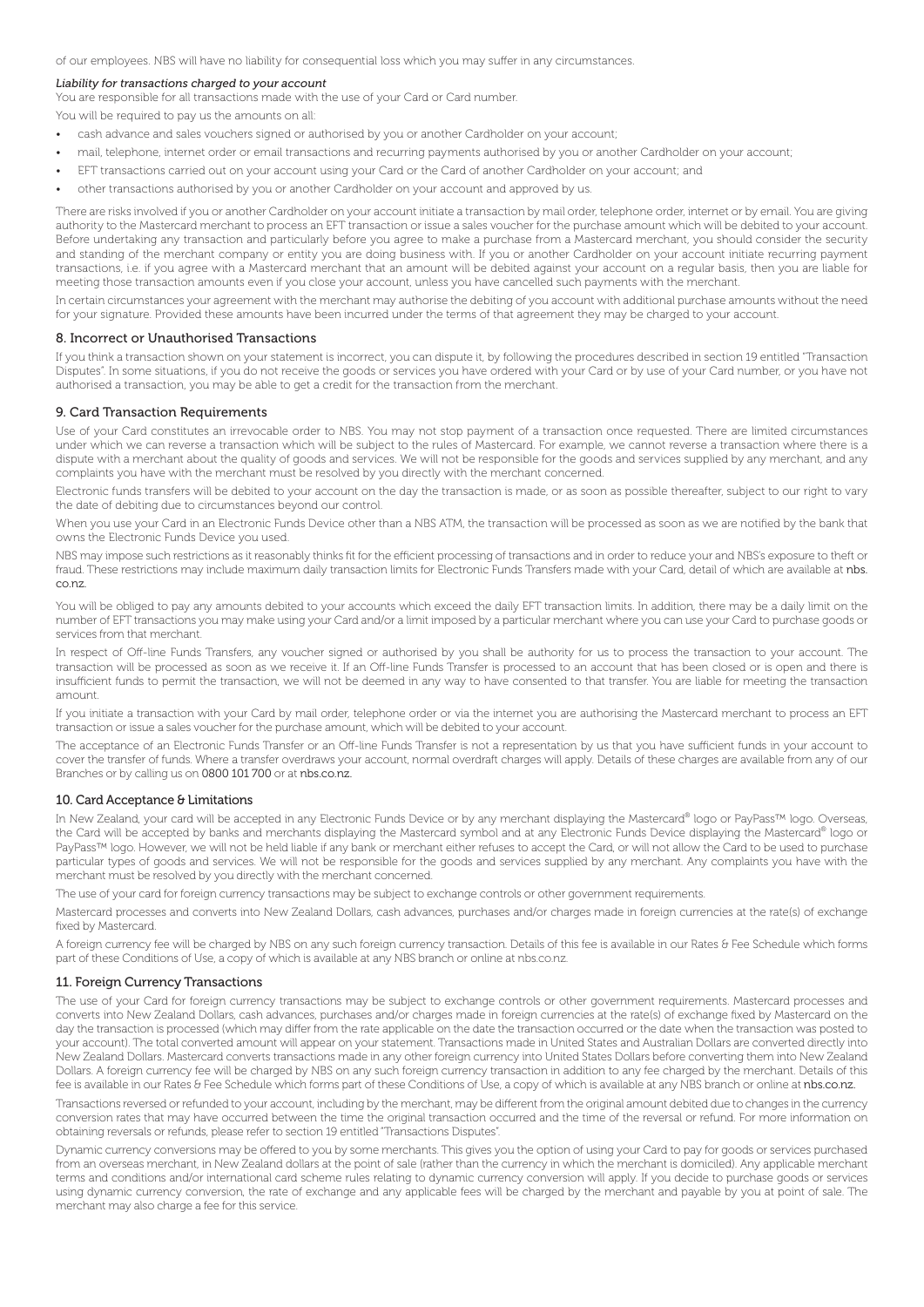### 12. Contactless Transactions

You may use your Card to make contactless transactions in New Zealand and overseas at a Contactless Terminal. You will be able to find a Contactless Terminal at any merchant that displays the Mastercard® logo or PayPass™ logo and the relevant contactless symbol.

You may be required to enter your PIN or sign to use your Card for contactless transactions over a certain transaction limits. For New Zealand, the transaction limits can be found at nbs.co.nz. Different limits apply overseas and we have no control over these limits.

Some merchants may apply a surcharge to purchases made using contactless technology. This should be drawn to your attention before you proceed with the transaction. The surcharge amount will be added to your purchase amount.

### 13. Authorisations and Debit Holds

A merchant may seek authorisation for certain purchases made using your Card or require confirmation of your Card's authenticity before processing your purchase. This often occurs in the case of hotels, airlines, rental car companies and online shopping merchants. Where this occurs, NBS will hold the equivalent amount of funds in your account until the payment is authorised and then processed by the merchant. Funds may be held up to a maximum of seven business days and may temporarily reduce the amount of available balance on your account until the transaction is processed. If authorisation was given to the merchant for your purchase or payment, the balance on your account may be greater than the available funds in your account

### 14. Anti-Money Laundering and Sanctions

You agree to provide all information to NBS that NBS requires in order to manage its anti-money laundering and countering terrorism financing obligations, to manage its economic and trade sanctions risk and to comply with any laws, rules or regulations in New Zealand or any other country. You agree that NBS may refuse to establish a business relationship with you, may be required to delay, defer, stop, charge back or refuse to process any transactions, or may terminate its business relationship with you at any time and without notice, if you fail to provide this information to NBS in the manner and timeframe specified by NBS.

You agree that NBS may delay, defer, stop, charge back or refuse to process any transactions conducted using your Card without incurring any liability if NBS knows or suspects that:

- the transaction will or may breach any laws or regulations in New Zealand or any other country; or
- the transaction involves any person (natural, corporate or governmental) that is itself sanctioned or is connected, directly or indirectly, to any person (natural, corporate or governmental) that is sanctioned, under economic and trade sanctions imposed by any country.

For each transaction conducted using your Card Account and/or Card, you represent and warrant to NBS that, to the best of your knowledge, information and belief at the time the transaction takes place, the transaction will not breach any laws or regulations in New Zealand or any other country relevant to the transaction.

### 15. Damaged or Faulty Cards

In the event that your Card becomes damaged or faulty, we will issue you with a new Card when you return the damaged/faulty item to us, together with a description of how the damage or fault occurred. There may be a charge to your account if a replacement card is required. These Conditions of Use will continue to apply to your replacement Card.

### 16. Fees and Charges

You agree to pay all fees and other charges relating to the use of your Card. NBS may deduct such fees and charges from your account in accordance with the "Deductions" section of NBS' General Terms and Conditions. Details of these fees and charges are available in our Rates and Fee Schedule available at nbs.co.nz, in branch or call us on 0800 101 700. Fees and charges are subject to change.

### 17. Terms & Conditions set by Third Parties

In addition to these Conditions of Use, the use of your Card in an EFT terminal is subject to the conditions imposed from time to time by other financial institutions that are parties to any EFT system or identity authentication service.

On behalf of NBS, Westpac New Zealand Limited ("Westpac") provides Fraud Monitoring Service in relation to the Debit Mastercard® Card. You consent to Westpac communicating with you directly when and if required concerning the screening, detection and investigation of any unauthorised access to, or potentially fraudulent transactions on your account.

### *Mastercard® Identity Check*

NBS has access to Mastercard Identity Check, which provides you with an added layer of security when using your Card to make online purchases. When you make certain online transactions through an online Mastercard merchant (such as a high value purchase or one which we identify as being unusual for you), you may be required to enter a One-Time Passcode (which will be sent to your mobile phone by text message or to your email address) to authenticate the transaction. When you enter the One-Time Passcode during an online transaction you confirm that you are the authorised Cardholder and your transaction will continue. If the One-Time Passcode is answered incorrectly, the merchant may not accept your Card for that transaction and your transaction will not be completed. For security purposes, in the event that the allowable number of attempts to authenticate your identity is exceeded, your online transaction may not be able to be completed and your Card may be temporarily blocked.

Please make sure the mobile phone number and email address we have for you are correct. If we can't send the One-Time Passcode to you, your online transaction can't be approved. You can update your details by calling us on 0800 101 700 or by visiting one of our branches.

Please refer to Appendix A for full Terms and Conditions relating to the use of the Mastercard Identity Check Solution.

### 18. Card Cancellation or Change

NBS may cancel your Card at any time without prior notice. Examples of when we may exercise this right include, if:

- we are required to do so in order to comply with a court order or other legal or regulatory obligation;
- we believe that use of the Card or Card Account may cause loss to you or to NBS; or
- you have operated your Card fraudulently or negligently.

We may also change your Card to another scheme or branded item at any time and, where we consider it necessary or appropriate, cancel the Card. If you are notified that your Card has been cancelled, you are required to cut it in half or return if to any NBS branch.

You may cancel your Card by notifying us, cutting it in half or returning it to any NBS branch. You remain liable for any transactions, fees, interest, collection charges, penalties and any other amounts incurred up to and including the date of cancellation until all monies outstanding have been paid in full.

### 19. Transaction Disputes

You are responsible for checking your statements to ensure their accuracy and advising us of any mistakes, which can include but is not limited to incorrect, invalid or unauthorised transactions even if you do not reside (permanently or temporarily) at the address to which you have requested us to send your statements. If you do not notify us of a disputed transaction with the time period stated below then the charge or record of the transaction will remain on your Account and we will not be able to reserve the transaction.

If you dispute any transaction recorded in your monthly statement, you must notify us in writing within 30 days of the statement period closing date, giving the following information:

- your name, Account number and Card number;
- the amount and nature of the disputed transaction attaching (if available) a copy of the transaction record or sales voucher in support of your case;
- details of the EFT terminal (if any) at which the disputed transaction occurred;
- details of the website (if any) through which the disputed transaction was initiated;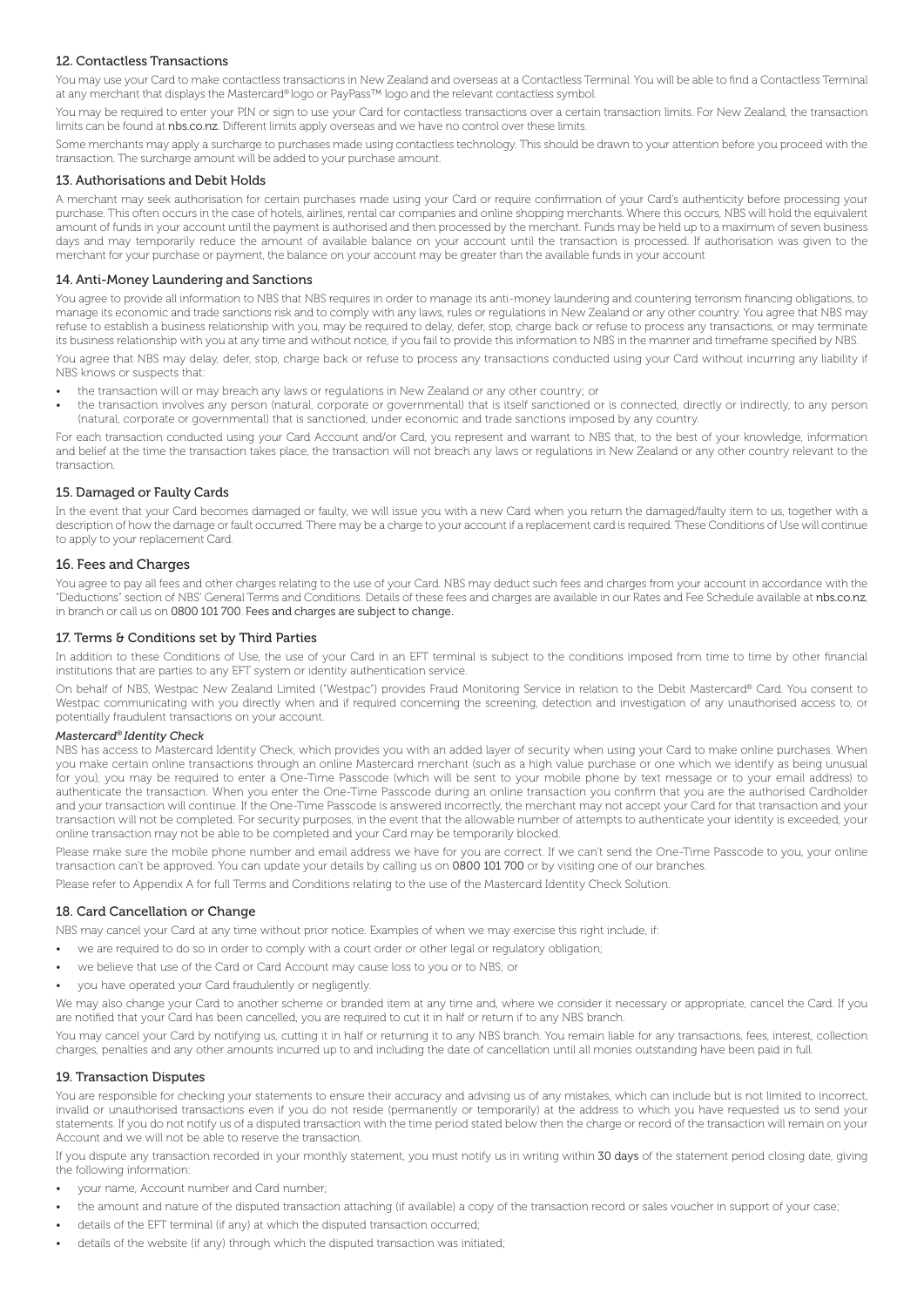- the date and approximate time (if known) on which the disputed transaction occurred; or
- details of any formal complaint lodged with the police.

Once you have notified us of the disputed transaction, we will investigate the matter and acknowledge your complaint within five working days.

Where it is established that an error did occur (whether it was the disputed transaction complained of, or not) it will be corrected, and you will be advised of any appropriate adjustments which will be made to your Account in respect of credit charges and other charges. If, as a result of our investigation, we believe the charge or transaction should remain, we will write to you setting out our reasons and a service charge may apply. If you have followed NBS's internal complaints procedure and you are still not satisfied with the outcome of the investigation, you may refer the matter to the Banking Ombudsman.

### 20. What to do if you have a Complaint

Your satisfaction is our priority so if you have any concern or problem, whatsoever, let us know and we'll do our best to resolve it right away.

NBS is a member of the Banking Ombudsman Dispute Resolution Scheme. If you're still unhappy after we've reviewed your complaint, then you may want to refer the matter to the Banking Ombudsman.

Further details on NBS's internal complaints process are set out in NBS's General Terms and Conditions (a copy of which is available at any NBS branch or online at nbs.co.nz).

### 21. Privacy

NBS is committed to your privacy and has a Privacy Policy which explains how we collect, store, protect and use your personal information. The NBS Privacy Policy is available online at nbs.co.nz. The continued use of your Card is an acceptance of our Privacy Policy.

#### 22. Variation of Conditions of Use

We reserve the right to vary these Conditions of Use at any time.

You will be given reasonable notice of any changes to these Conditions of Use either by:

- direct communication to you (e.g. by letter, email or telephone); or;
- by message in Internet or Mobile Banking;
- notice in our Branches;
- by notice on our website; or
- statements in the media (including public notices or the local newspaper).

The exercise of any power to vary an interest rate or fee is not a change to these Conditions of Use for the purpose of this clause.

#### 23. Exercise of NBS's Discretion

When we exercise discretion under these Conditions of Use we will do so in a reasonable and consistent way. We have provided some examples in this document of when we may exercise our discretion. We may from time to time choose not to enforce our contractual rights against you. If we choose not to exercise rights against you, we can still do so later.

### 24. Definitions

#### Account

means your nominated NBS account from which funds may be withdrawn by using your Card.

#### ATM

means any automatic teller machine..

#### branch

means any NBS branch and "Branches" has a corresponding meaning.

#### Card

means your NBS Debit Mastercard.

### Contactless Reader

means an Electronic Funds Device at a merchant or Bank displaying the Mastercard® or PayPass™ logo adjacent to the contactless symbol.

#### Contactless Terminal

means an EFT terminal which can be used to make contactless transactions by tapping your Card against the Contactless Reader.

#### Contactless Transaction

means a transaction made by holding a payment instrument with contactless technology close to the Card reader on a Contactless Terminal without having to insert or swipe the Card.

#### Electronic Funds Device

means in New Zealand, means any NBS ATMs, any branch terminals, point of sale terminals or any other automatic teller machines (ATM) approved by us as a device in which the Card may be used in accordance with these Conditions of Use within New Zealand. Overseas, Electronic Funds Device means any electronic funds device displaying the Mastercard® logo or PayPass™ logo.

#### Electronic Funds Transfer (EFT)

means the process by which funds are withdrawn electronically from your Account. You authorise an electronic fund transfer by using your Card with your associated PIN at an Electronic Funds Device.

#### Off-line Funds Transfer

means the process by which funds are withdrawn from your Account when an Electronic Funds Device is out of operation or a merchant does not have EFT facilities. You authorise an off-line funds transfer by signing or authorising the issue of an off-line payment voucher.

#### "we, us, our or NBS"

means Nelson Building Society.

### "you or your"

means the Account holder or Cardholder, depending on the context.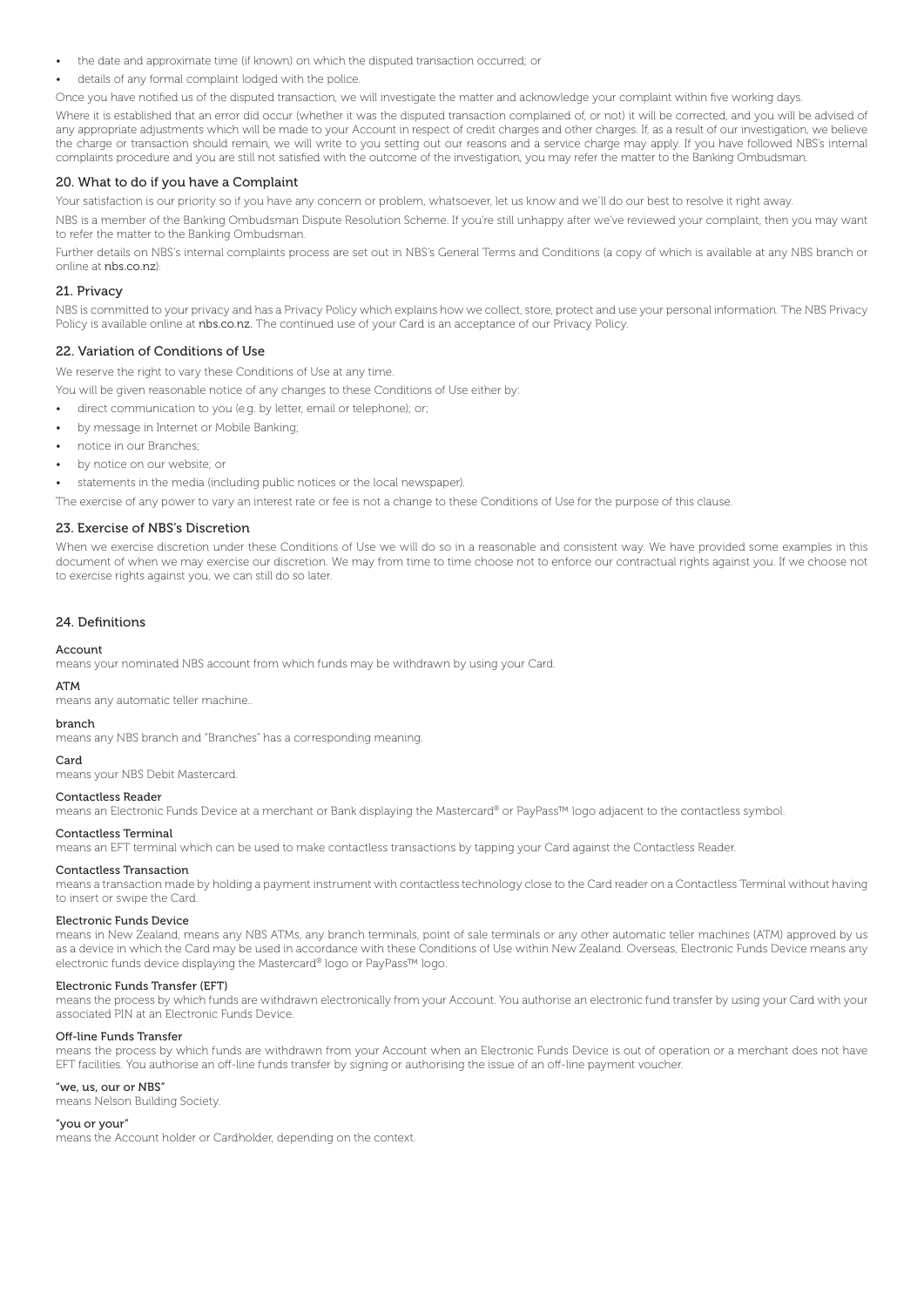### Appendix A:

### Terms and Conditions relating to the use of the Mastercard Identity Check

Please read these Terms and Conditions carefully before using Mastercard Identity Check as a functionality of your Card.

### Applicable Terms and Conditions

In addition to these Terms and Conditions, your use of Mastercard Identity Check is also subject to the NBS Debit Card Terms and Conditions of Use and NBS' General Terms and Conditions. A copy of these further terms and conditions can be found at nbs.co.nz.

### Definitions

In these Terms and Conditions:

- a. Applicable Law means any applicable local, national or international statute, regulation, regulatory guideline or judicial or administrative interpretation, or any applicable rule or requirement established by Mastercard.
- b. One-Time Passcode means a randomly generated passcode that we send you to authenticate your online transaction with a Participating Merchant. The One-Time Passcode is sent to your mobile phone via text or via email to the email address provided to us.
- c. Participating Merchant means a merchant who has agreed to participate in Mastercard Identity Check (enrolled in the 3D Secure 2.0 solution) and is designated as a participating online Mastercard Identity Check retailer.
- d. Personal Data means personally identifiable information about you (including but not limited to your name, email address and telephone details) provided to us from which your personal identity can be ascertained.
- e. we, us, or, our or NBS refers to Nelson Building Society.
- **vou, your, or yours** refers to the user of Mastercard Identity Check.

Please note that any references to "PIN" in the NBS Debit Card Terms and Conditions of Use shall be read as applying to your One-Time Passcode for the purposes of Mastercard Identity Check.

### Acceptance of Terms

These Terms and Conditions may be updated by us from time to time without notice to you.

You agree that use of Mastercard Identity Check will represent your acceptance of these Terms and Conditions and that continued use of Mastercard Identity Check after you have been advised of any revisions to these Terms and Conditions, shall constitute your agreement to such revised Terms and Conditions and any applicable posted guidelines or rules.

Unless explicitly stated otherwise, any new features that augment, enhance or otherwise change Mastercard Identity Check shall be subject to these Terms and Conditions.

NBS reserves the right, at any time, to modify or discontinue (temporarily or permanently), your use of Mastercard Identity Check (or any part thereof) with or without notice.

### Description of Mastercard Identity Check

Mastercard Identity Check provides you with a way of increasing security when you make online and other transactions (for which Mastercard Identity Check is used) by reducing the chances of fraud for those transactions. Use of Mastercard Identity Check involves you providing personal information to us, which is then used to confirm your identity (via a One-Time Passcode) prior to completing your proposed online transactions for which Mastercard Identity Check is used. Mastercard Identity Check also may be used for record keeping and reporting purposes, as well as to help resolve any transaction disputes between you, NBS and/or any Participating Merchant. Your Personal Data will not be shared with the merchant, as discussed in more detail in the "Cardholder Privacy" section below.

### Cardholder Privacy

The Mastercard Identity Check system stores your Personal Data. Your Personal Data will not be shared with any Participating Merchant or merchants in other transactions for which Mastercard Identity Check is used.

You acknowledge and agree that NBS and CA Technologies may store your Personal Data on the Mastercard Identity Check system and may disclose (including, but not limited to, disclosure to us) your Personal Data if required to do so by Applicable Law if NBS or CA Technologies, in the good faith, believe that such disclosure is permitted by Applicable Law, or as reasonably necessary to (i) comply with any legal process or (ii) enforce these Terms and Conditions.

NBS' Privacy Policy applies to the handling, storage, processing and use of any Personal Data provided to us in using Mastercard Identity Check and forms part of these Terms and Conditions. A copy of NBS' Privacy Policy is available at nbs.co.nz.

#### Cardholder Data

You agree to:

- provide true, accurate, current and complete information or Personal Data as prompted by Mastercard Identity Check; and
- maintain and promptly update any Personal Data to keep it true, accurate, current and complete. If you provide any Personal Data that is untrue, inaccurate, not current or incomplete, or if we have reasonable grounds to suspect that your Personal Data is untrue, inaccurate, not current or incomplete, we have the right to suspend, terminate, or refuse your current or future use of Mastercard Identity Check.

You are responsible for maintaining the confidentiality of your Personal Data. You agree to immediately notify us by contacting us as we require in our NBS Debit Card Terms and Conditions of Use for a lost or stolen Card or any unauthorised use of your One-Time Passcode or other verification information, or any other breach of security. You acknowledge and agree that, except as otherwise provided by Applicable Law, NBS shall not be liable for any loss or damage arising from your failure to comply with these Terms and Conditions.

### Your Conduct

You agree not to:

- impersonate any person or entity using Mastercard Identity Check;
- upload, post, email or otherwise transmit any material that contains software viruses, or any other computer code, files or programs designed to interrupt, destroy or limit the functionality of any computer software or hardware or telecommunications equipment used by Mastercard Identity Check;
- spam or flood the Mastercard Identity Check Website or service;
- modify, adapt, sub-license, translate, sell, reverse engineer, decompile or disassemble any portion of the Mastercard Identity Check Website or service or the software used in connection with Mastercard Identity Check;
- remove any copyright, trademark, or other proprietary rights notices contained in Mastercard Identity Check;
- "frame" or "mirror" any part of the Mastercard Identity Check Website or service without Mastercard's prior written authorisation;
- use any robot, spider, site search/retrieval application, or other manual or automatic device or process to retrieve, index, "data mine," or in any way reproduce or circumvent the navigational structure or presentation of the Mastercard Identity Check Website or service or its contents;
- otherwise interfere with, or disrupt, Mastercard Identity Check or servers or networks connected to Mastercard Identity Check, or violate these Terms and Conditions or any requirements, procedures, policies or regulations of Mastercard Identity Check or of any networks connected to Mastercard Identity Check; or